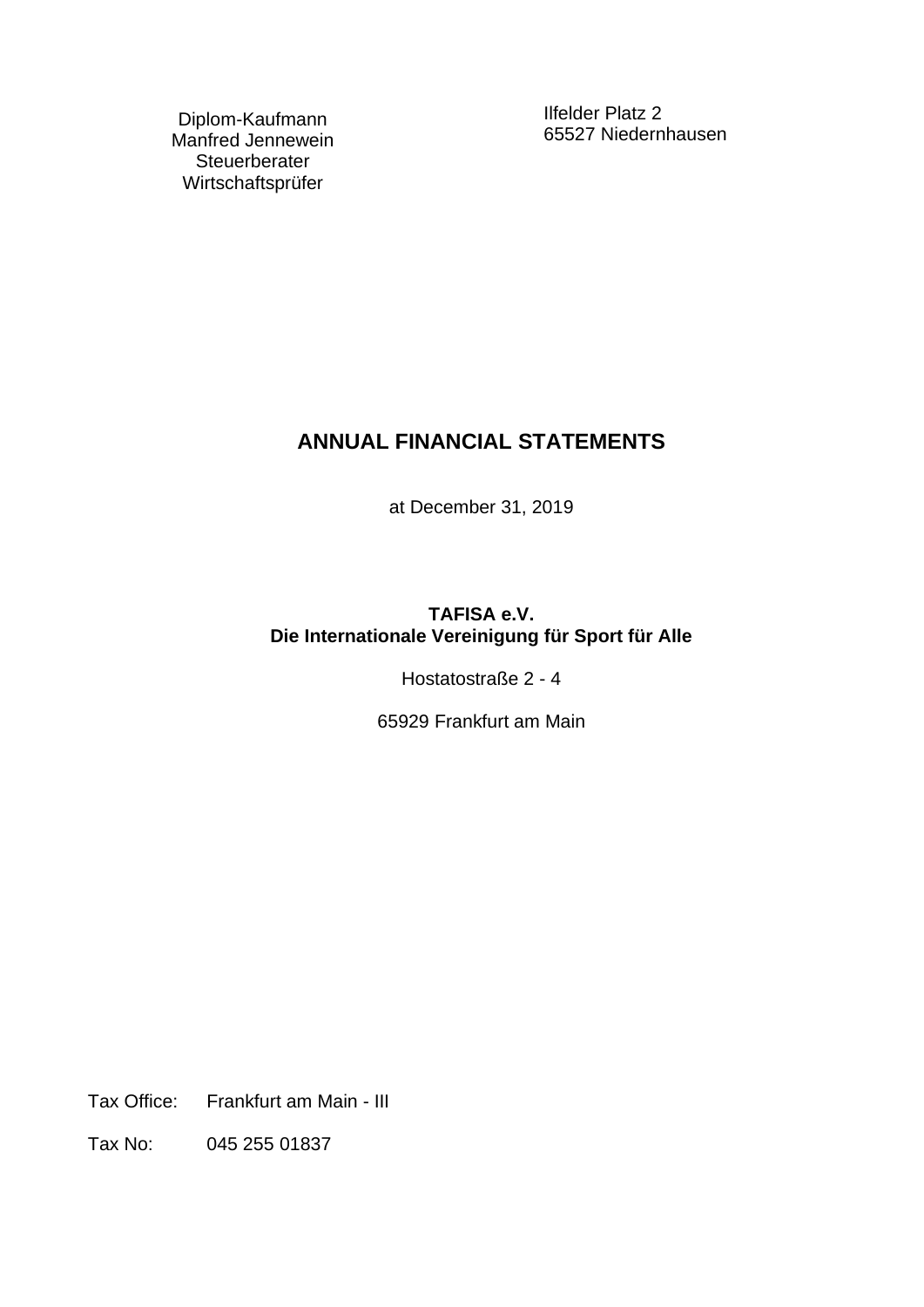## **Certification**

The current annual financial statement has been compiled by me on the basis of the provided accounts, the confirmatory documentation and the information provided by the client

### TAFISA e.V.

Die Internationale Vereinigung für Sport für Alle.

An assessment of the accuracy of this documentation and the information provided by the company was not the object of my commission.

Niedernhausen, March 02, 2021

Diplom Kaufmann Manfred Jennewein Steuerberater Wirtschaftsprüfer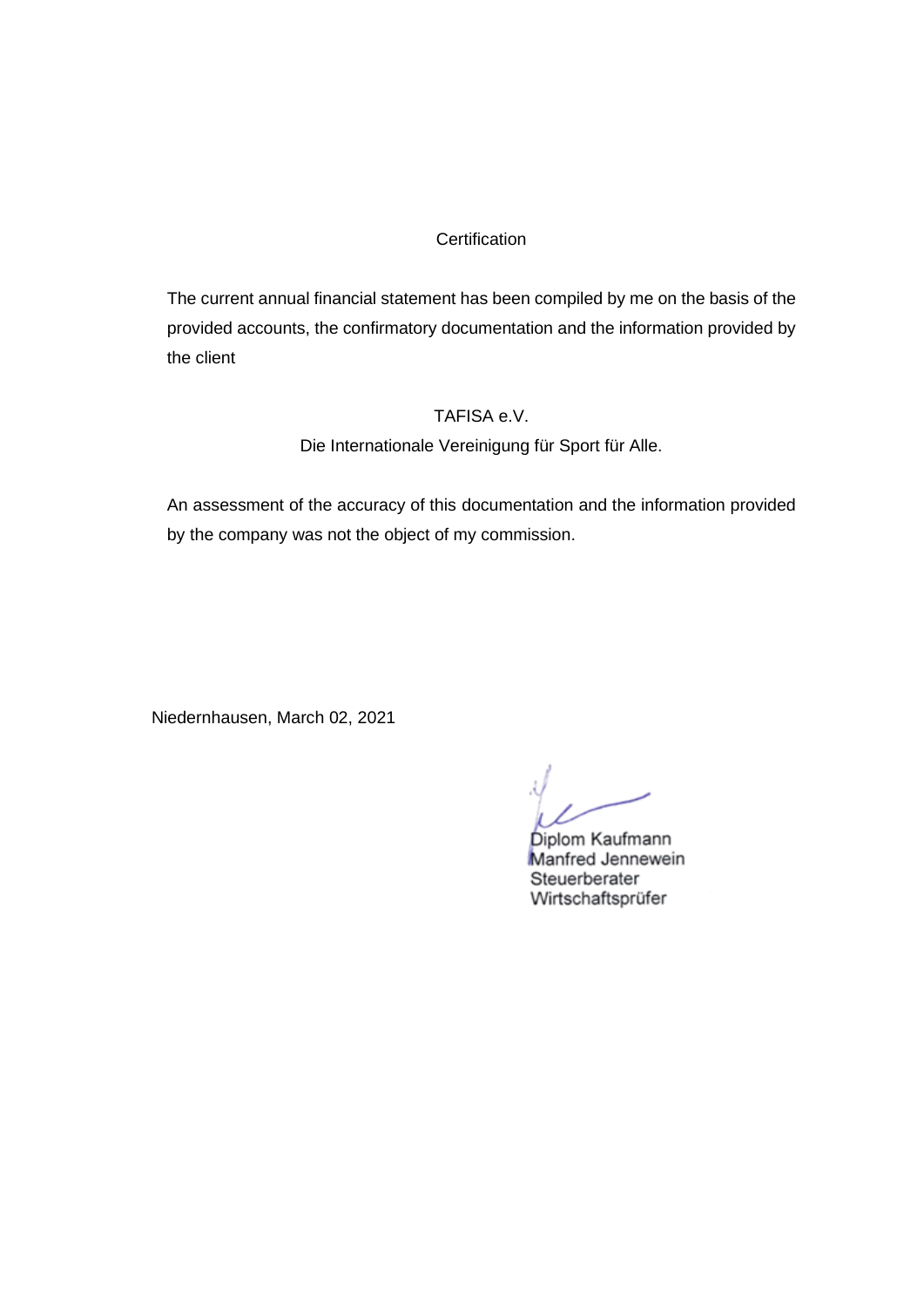#### **TAFISA e.V. Die Internationale Vereinigung für Sport für Alle**

**Frankfurt am Main**

# ASSETS

|                                                       | <b>Fiscal Year</b><br><b>EUR</b> | Previous Year<br><b>EUR</b> |
|-------------------------------------------------------|----------------------------------|-----------------------------|
| A. FIXED ASSETS                                       |                                  |                             |
| I. Intangible fixed assets                            |                                  |                             |
| 1. Licence rights on properties, etc                  | 5.183,00                         | 19.809,00                   |
| II. Tangible fixed assets                             |                                  |                             |
| 1. Other equipment, operating and office equipment    | 3.186,00                         | 2.736,00                    |
| <b>B. CURRENT ASSETS</b>                              |                                  |                             |
| I. Receivables and other                              |                                  |                             |
| 1. Other assets                                       | 133,89                           | 133,89                      |
| II. Cash-in-hand, central bank balances<br>and checks | 907.958,69                       | 578.727,89                  |
| <b>C. PREPAID EXPENSES</b>                            | 752,68                           | 3.794,37                    |
|                                                       | 917.214,26                       | 605.201,15                  |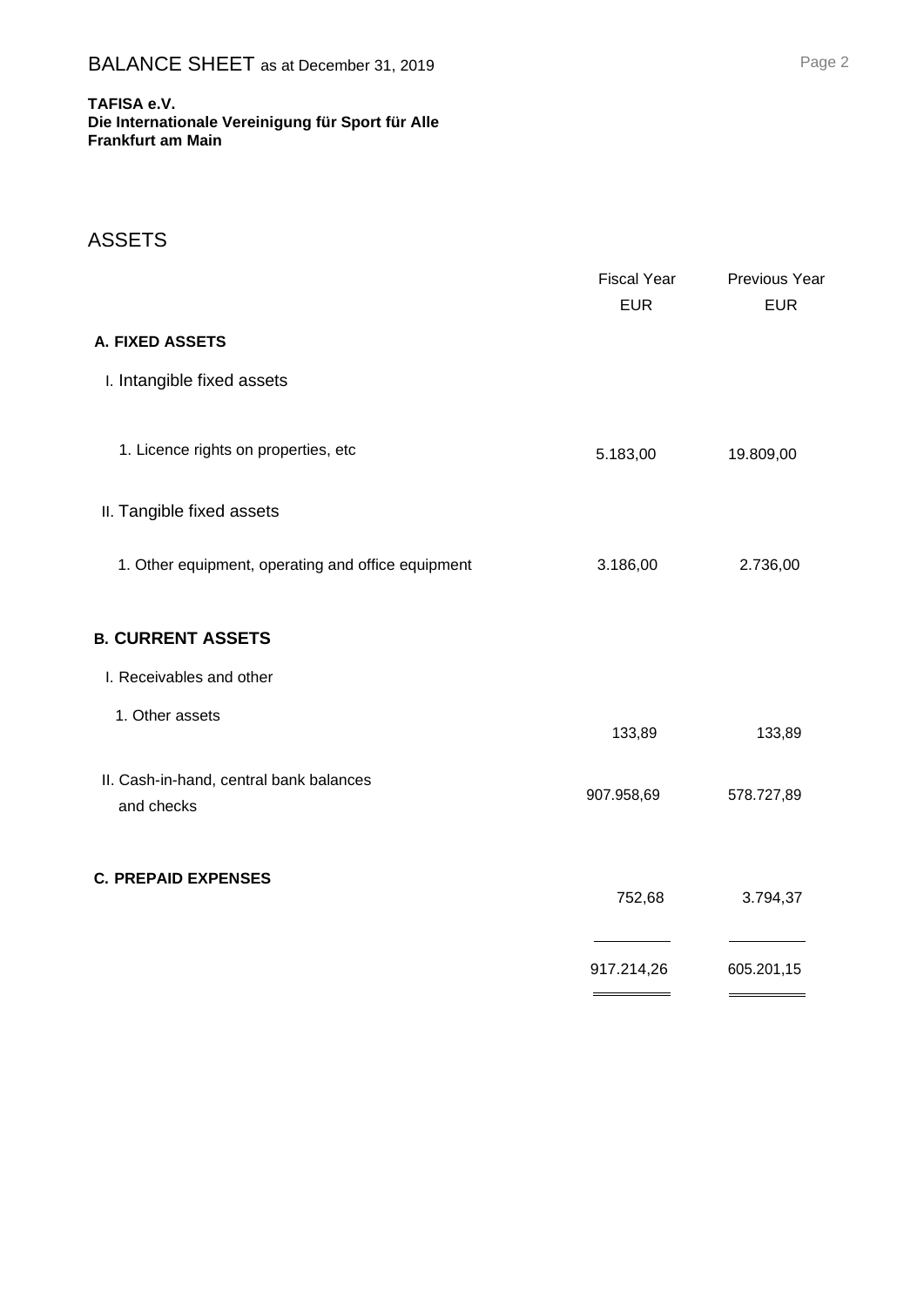**Die Internationale Vereinigung für Sport für Alle Frankfurt am Main**

# EQUITY AND LIABILITIES

|                                                                                                                 | <b>EUR</b>              | <b>Fiscal Year</b><br><b>EUR</b> | Previous Year<br><b>EUR</b> |
|-----------------------------------------------------------------------------------------------------------------|-------------------------|----------------------------------|-----------------------------|
| A. ASSOCIATION ASSETS                                                                                           |                         |                                  |                             |
| I. Capital reserves<br>1. Appropriated capital reserves<br>2. Free reserves                                     | 425.000,00<br>70.000,00 | 495.000,00                       | 455.000,00<br>100.129,93    |
| II. Retained profits brought forward<br>1. "Ideeller Bereich", i. e. the<br>Association's non-profit activities |                         | 90.858,34                        | 0,00                        |
| III. Net income/loss for the Association                                                                        |                         | 311.784,42                       | 30.728,41                   |
| <b>PROVISIONS</b><br>В.<br>1. Other provisions                                                                  |                         | 7.300,00                         | 5.950,00                    |
| C. LIABILITIES                                                                                                  |                         |                                  |                             |
| 1. Liabilities to bank institutes<br>2. Other liabilities                                                       | 0,00<br>12.271,50       | 12.271,50                        | 0,70<br>13.392,11           |
|                                                                                                                 |                         | 917.214,26                       | 605.201,15                  |

Frankfurt am Main, March 02, 2021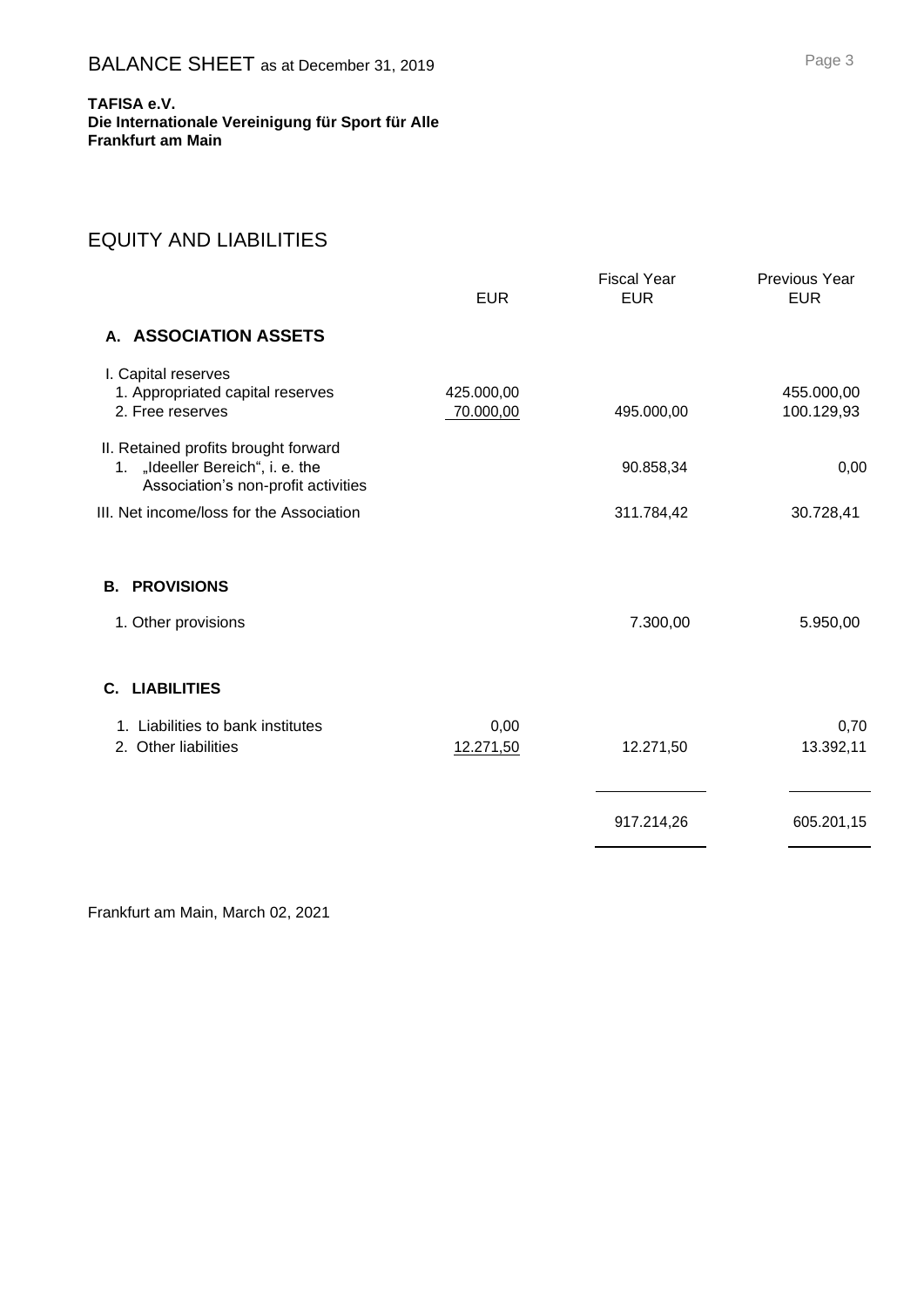#### **Die Internationale Vereinigung für Sport für Alle Frankfurt am Main**

#### ASSETS

| <b>Account Description</b>                                      | <b>EUR</b> | <b>Fiscal Year</b><br><b>EUR</b> | <b>Previous Year</b><br><b>EUR</b> |
|-----------------------------------------------------------------|------------|----------------------------------|------------------------------------|
| Licence rights on properties, etc.<br>25 Similar license rights |            | 5.183,00                         | 19.809,00                          |
| Other equipment, operating<br>and office equipment              |            |                                  |                                    |
| <b>Association equipment</b>                                    |            |                                  |                                    |
| 300 Association equipment                                       | 3.185,00   |                                  | 2.735,00                           |
| 341 Assets (collective items)                                   | 1.00       | 3.186,00                         | 1,00                               |
| Other assets                                                    |            |                                  |                                    |
| 722 Receivables employees (due within one year)                 |            | 133,89                           | 133,89                             |
| Cash-in-hand, bank balances and checks                          |            |                                  |                                    |
| 920 Cash-in-hand                                                | 69,19      |                                  | 110,00                             |
| 945 Commerzbank 738900000                                       | 470.128,47 |                                  | 453.737,43                         |
| 950 Topzinskonto (instant access savings acct.) 738900002       | 37.465,64  |                                  | 37.465,64                          |
| 952 Bank 738900003                                              | 96.514,73  |                                  | 52.177,00                          |
| 953 Bank 738900004                                              | 23.761,91  |                                  | 23.761,91                          |
| 954 Bank 738900005                                              | 276.041,50 |                                  | 0,00                               |
| 955 PayPal account                                              | 3.977,25   | 907.958,69                       | 11.475,91                          |
| <b>PREPAID EXPENSES</b>                                         |            |                                  |                                    |
| 990 Prepaid expenses                                            |            | 752,68                           | 3.794,37                           |
| <b>Total assets</b>                                             |            | 917.214,26                       | 605.201,15                         |
|                                                                 |            |                                  |                                    |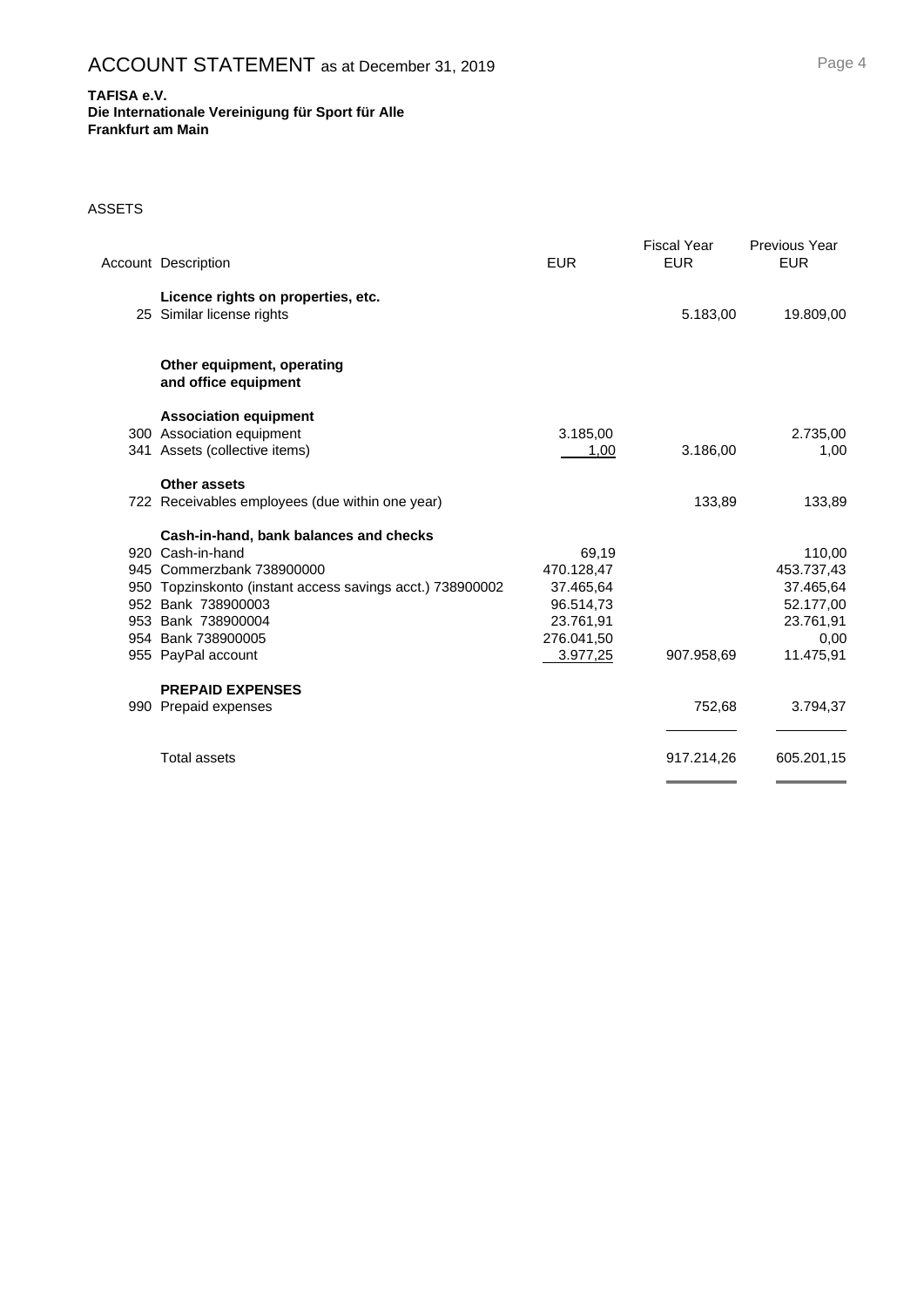#### **Die Internationale Vereinigung für Sport für Alle Frankfurt am Main**

#### ASSETS

| <b>Account Description</b>                                                    | <b>EUR</b>           | <b>Fiscal Year</b><br><b>EUR</b> | <b>Previous Year</b><br><b>EUR</b> |
|-------------------------------------------------------------------------------|----------------------|----------------------------------|------------------------------------|
| <b>Appropriated capital reserves</b>                                          |                      |                                  |                                    |
| 1019 Reserves "ideeler Bereich" non-profit activities until<br>2020           | 127.500,00           |                                  | 205.000,00                         |
| 1020 Reserves asset management non-profit activities until<br>2021            | 150.000,00           |                                  | 130.000,00                         |
| 1021 Reserves asset management non-profit activities until<br>2022            | 147.500,00           | 425.000,00                       | 120.000,00                         |
| <b>Free reserves</b>                                                          |                      |                                  |                                    |
| 1070 Free reserves § 62 paragraph 1 No 3 AO                                   |                      | 70.000,00                        | 100.129,93                         |
| <b>Ideeller Bereich</b>                                                       |                      |                                  |                                    |
| 1082 Carry forward "ideeller Bereich"                                         |                      | 90.858,34                        | 0,00                               |
| Net income/loss for the Association                                           |                      |                                  |                                    |
| NET INCOME/LOSS FOR THE ASSOCIATION                                           |                      | 311.784,42                       | 30.728,41                          |
| <b>Other provisions</b>                                                       |                      |                                  |                                    |
| 1220 Other provisions<br>1221 Provisions for period-end closing /audit costs. | 4.500,00<br>2.800,00 | 7.300,00                         | 3.150,00<br>2.800,00               |
|                                                                               |                      |                                  |                                    |
| <b>Liabilities bank institutes</b>                                            |                      |                                  |                                    |
| 951 Account 738900001                                                         |                      | 0,00                             | 0,70                               |
| <b>Other liabilities</b>                                                      |                      |                                  |                                    |
| 705 Charges/bank fees                                                         | 826,38               |                                  | 2.531,00                           |
| 1700 Wage and church tax payables                                             | 9.082,60             |                                  | 7.864,94                           |
| 1707 Social security liabilities (1-5 year)                                   | 832,63               |                                  | 0,00                               |
| 1801 Other liabilities (within 1 year)                                        | 1.529,89             | 12.271,50                        | 2.996,17                           |
| Total equity and liabilities                                                  |                      | 917.214,26                       | 605.201,15                         |
|                                                                               |                      |                                  | _______                            |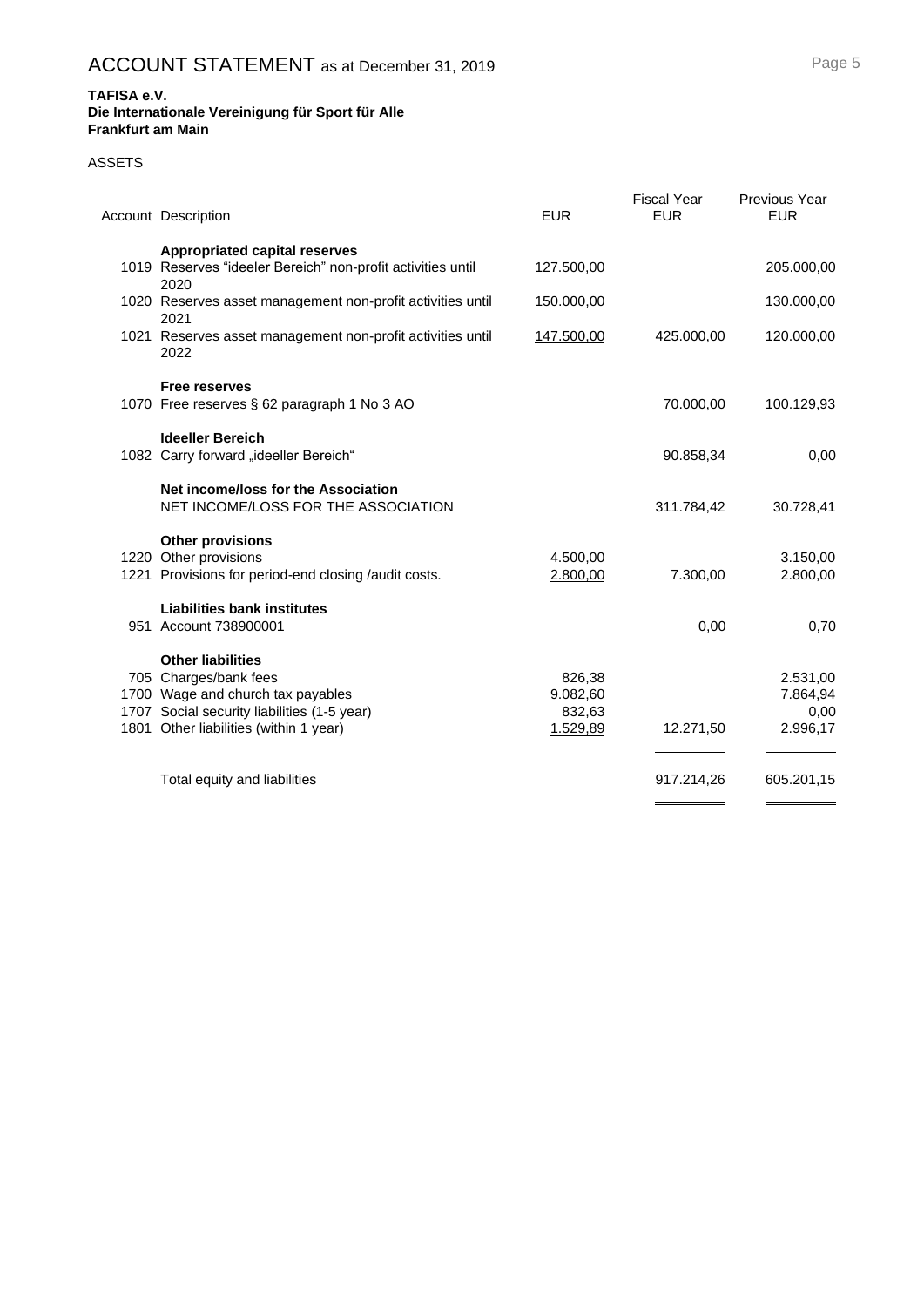**Die Internationale Vereinigung für Sport für Alle Frankfurt am Main**

|                                                                       | <b>EUR</b> | Fiscal Year<br><b>EUR</b> | <b>Previous Year</b><br><b>EUR</b> |
|-----------------------------------------------------------------------|------------|---------------------------|------------------------------------|
| A. ASSOCIATION'S NON-PROFIT<br><b>ACTIVITIES ("IDEELLER BEREICH")</b> |            |                           |                                    |
| L. Non-taxable income                                                 |            |                           |                                    |
| 1. Membership fees                                                    | 60.909,07  |                           | 54.041,02                          |
| 2. Subsidies                                                          | 777.198,72 |                           | 476.130,19                         |
| 3. Other non-taxable income                                           | 54.320,23  | 892.428,02                | 43.624,60                          |
| II. Non-deductible expenses                                           |            |                           |                                    |
| 1. Depreciation, amortization and write-<br>downs                     | 17.892,96  |                           | 17.275,00                          |
| 2. Personnel expenses                                                 | 379.703,22 |                           | 334.232,14                         |
| 3. Travel expenses                                                    | 52.524,74  |                           | 59.787,55                          |
| 4. Other expenses                                                     | 130.522,68 | 580.643,60                | 131.772,71                         |
| <b>Profit/Loss</b>                                                    |            |                           |                                    |
| "ideeller Bereich"                                                    |            | 311.784,42                | 30.728,41                          |
| <b>B . NET INCOME/LOSS FOR THE</b><br><b>ASSOCIATION</b>              |            | <u>311.784,42</u>         | 30.728.41                          |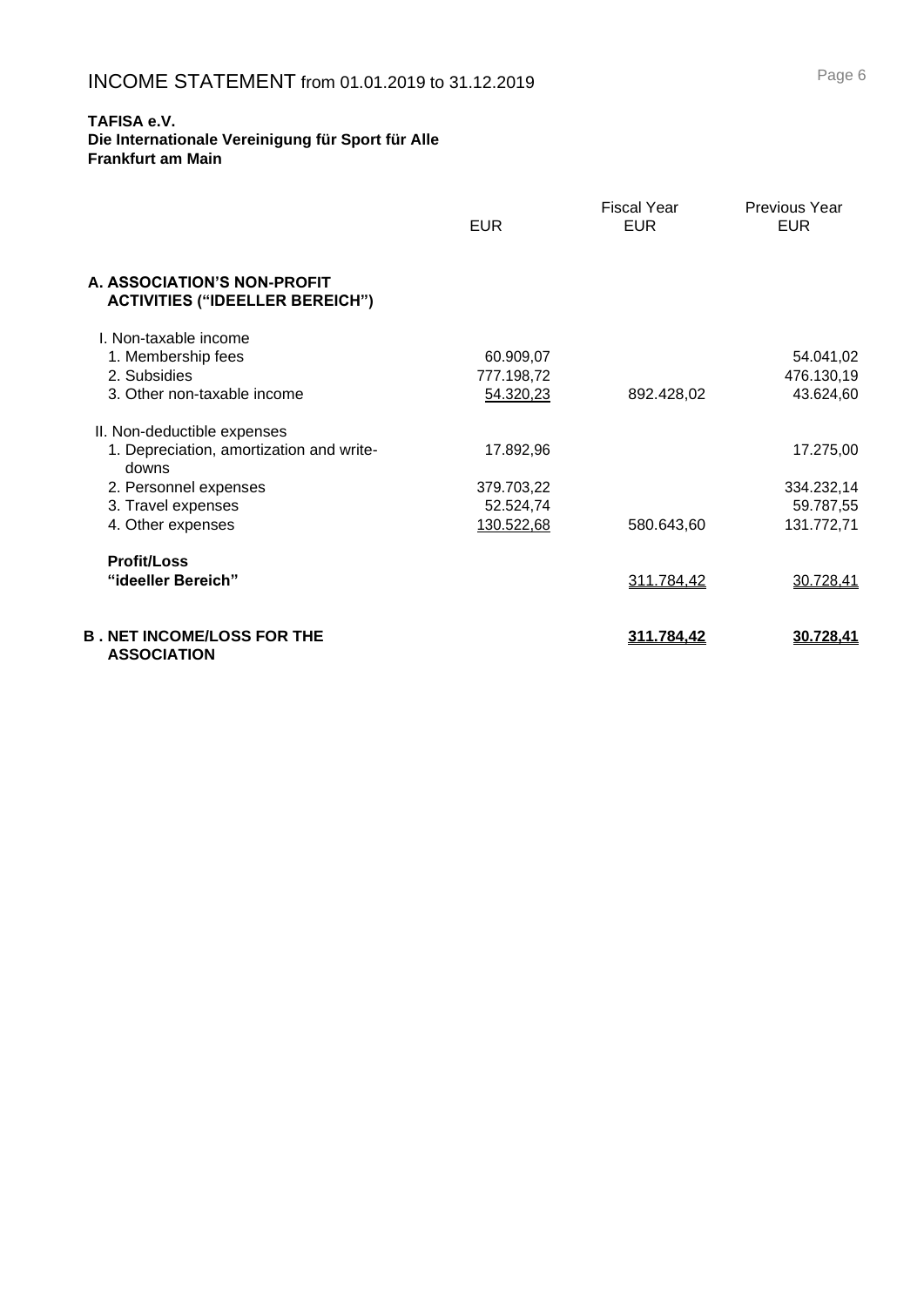#### **Die Internationale Vereinigung für Sport für Alle Frankfurt am Main**

| Account                                                                                                                                              | Description                                                                                                                                                                                                                                                                                                                                                                                                                                                                         | <b>EUR</b>                                                                                                                                                                                                                   | Fiscal year<br><b>EUR</b> | Previous year<br><b>EUR</b>                                                                                                                                                                                                       |
|------------------------------------------------------------------------------------------------------------------------------------------------------|-------------------------------------------------------------------------------------------------------------------------------------------------------------------------------------------------------------------------------------------------------------------------------------------------------------------------------------------------------------------------------------------------------------------------------------------------------------------------------------|------------------------------------------------------------------------------------------------------------------------------------------------------------------------------------------------------------------------------|---------------------------|-----------------------------------------------------------------------------------------------------------------------------------------------------------------------------------------------------------------------------------|
|                                                                                                                                                      | <b>ASSOCIATION'S</b><br><b>NON-PROFIT</b><br><b>ACTIVITIES</b><br>"IDEELLER BEREICH"                                                                                                                                                                                                                                                                                                                                                                                                |                                                                                                                                                                                                                              |                           |                                                                                                                                                                                                                                   |
| 2120                                                                                                                                                 | <b>Membership fees</b><br>Genuine membership fees 300-1023 euros                                                                                                                                                                                                                                                                                                                                                                                                                    |                                                                                                                                                                                                                              | 60.909,07                 | 54.041,02                                                                                                                                                                                                                         |
| 2302<br>2303<br>2304                                                                                                                                 | <b>Grants from public funds</b><br>Grants from public authorities<br>License Fee<br>EU project funds                                                                                                                                                                                                                                                                                                                                                                                | 150.002,97<br>331.500,00<br><u>295.695,75</u>                                                                                                                                                                                | 777.198,72                | 182.907,05<br>243.500,00<br>49.723,14                                                                                                                                                                                             |
| 2015<br>2016<br>2030<br>2420                                                                                                                         | Other non-taxable income<br><b>BOD</b> expenses<br>TAFISA EU Games 2018<br>Mission<br>Donations from partners                                                                                                                                                                                                                                                                                                                                                                       | 0,00<br>0,00<br>0,00<br>54.320,23                                                                                                                                                                                            | 54.320,23                 | 5.000,00-<br>2.343,77-<br>1.209,33-<br>52.177,70                                                                                                                                                                                  |
| 2500<br>2501                                                                                                                                         | Depreciation, amortization, write-downs<br>Amortization and write-downs of tangible assets<br>Immediate write-off of low-value items                                                                                                                                                                                                                                                                                                                                                | 17.513,00-<br>379,96-                                                                                                                                                                                                        | 17.892,96-                | 17.275,00-<br>0,00                                                                                                                                                                                                                |
| 2551<br>2553<br>2554<br>2555<br>2558<br>2559                                                                                                         | <b>Personnel expenditures</b><br>Wages and salaries<br>Payroll tax paid<br>Expense allowance Board of Members<br>Statutory social security expenses<br>Car costs Baumann<br>Voluntary social benefits to employees                                                                                                                                                                                                                                                                  | 186.949,04-<br>73.876,87-<br>4.500,00-<br>101.161,61-<br>11.675,19-<br>1.540,51-                                                                                                                                             | 379.703,22-               | 166.016,62-<br>69.334,54-<br>0,00<br>86.450,13-<br>11.323,62-<br>1.107,23-                                                                                                                                                        |
| 2561<br>2562                                                                                                                                         | <b>Travel expenses</b><br>Travel expenses employees<br>Travel expenses employees' accommodation<br>expenses                                                                                                                                                                                                                                                                                                                                                                         | 52.524,74-<br>0,00                                                                                                                                                                                                           | 52.524,74-                | 50.309,34-<br>$9.478,21-$                                                                                                                                                                                                         |
| 2510<br>2511<br>2512<br>2514<br>2517<br>2518<br>2520<br>2521<br>2525<br>2526<br>2528<br>2700<br>2701<br>2702<br>2703<br>2705<br>2753<br>2754<br>2801 | <b>Other expenses</b><br>Expenditure Domain 2000<br>Global Active<br><b>TAFISA World Congress Tokyo</b><br><b>ETSGP</b><br>Travel expenses members/BoD<br>Board Meeting Gaborone Africa<br>Women Leadership<br><b>EU-Projects</b><br>Martial Arts Festival Uljanovsk<br>Artists' Social Security Fund<br>EU- Projects<br>Honorariums<br>Office supplies<br>Postage, telephone<br>Incidental monetary transaction costs<br>IT costs<br>Insurances<br>Fees<br>Association newsletters | 0,00<br>0,00<br>2.218,66-<br>0,00<br>32.045,31-<br>6.370,67-<br>2.884,50-<br>0,00<br>3.750,70-<br>$5.062,31-$<br>0,00<br>25.837,67-<br>2.431,77-<br>6.705,90-<br>854,69-<br>7.765,85-<br>5.991,26-<br>1.760,88-<br>8.003,68- |                           | 2.782,90-<br>4.881,88-<br>9.231,30-<br>9.533,48-<br>24.108,07-<br>605,00<br>65,00-<br>140,00-<br>0,00<br>0,00<br>4.186,66-<br>24.400,89-<br>6.885,38-<br>8.073,18-<br>776,73-<br>2.343,90-<br>4.492,18-<br>1.565,18-<br>8.652,90- |
| 2802                                                                                                                                                 | Gifts, anniversaries, awards                                                                                                                                                                                                                                                                                                                                                                                                                                                        | 615,00-                                                                                                                                                                                                                      |                           | 1.457,63-                                                                                                                                                                                                                         |